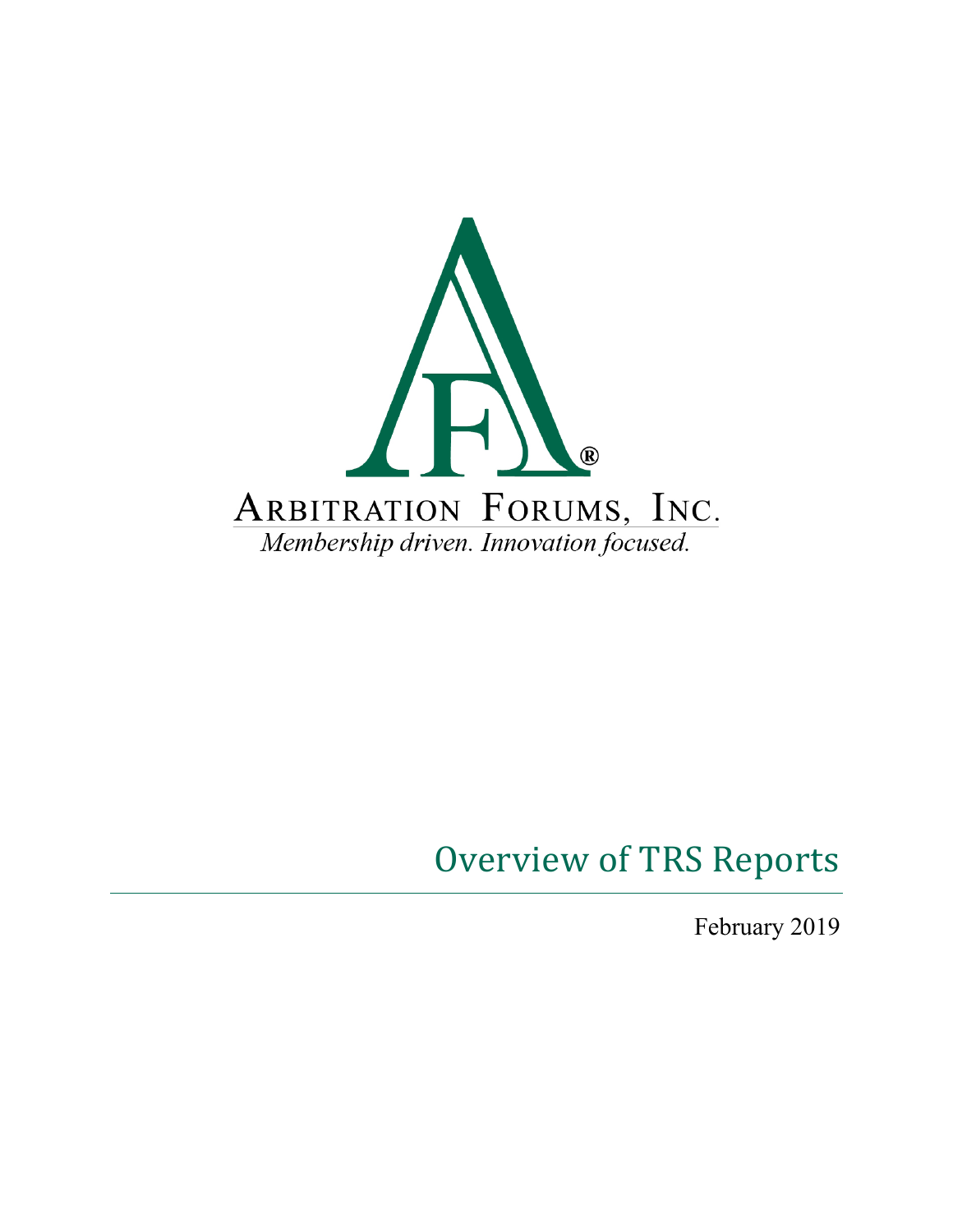#### **Overview of TRS Reports**

©2018 Arbitration Forums, Inc.

All rights reserved. No part of this work may be reproduced in any form or by any means – graphic, electronic, or mechanical, including photocopying, recording, taping, or information storage and retrieval systems – without the written permission of Arbitration Forums, Inc.

While every precaution has been taken in the preparation of this document, Arbitration Forums, Inc. assumes no responsibility for errors or omissions, or for damages resulting from the use of information contained in this document or from the use of programs and source code that may accompany it. In no event shall Arbitration Forums, Inc. be liable for any loss of profit or any other commercial damage caused or alleged to have been caused directly or indirectly by this document.

Published: Updated February 2019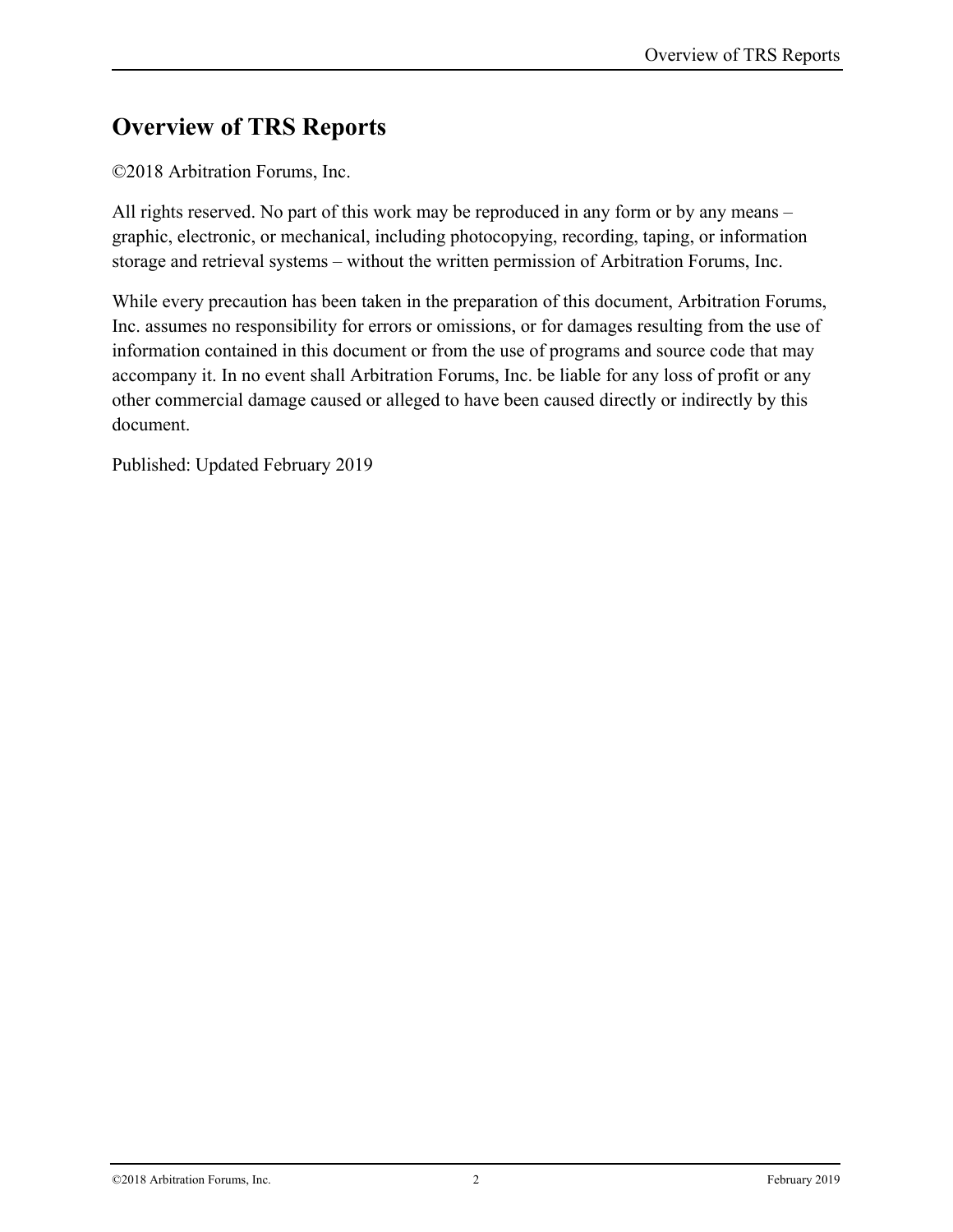## **Table of Contents**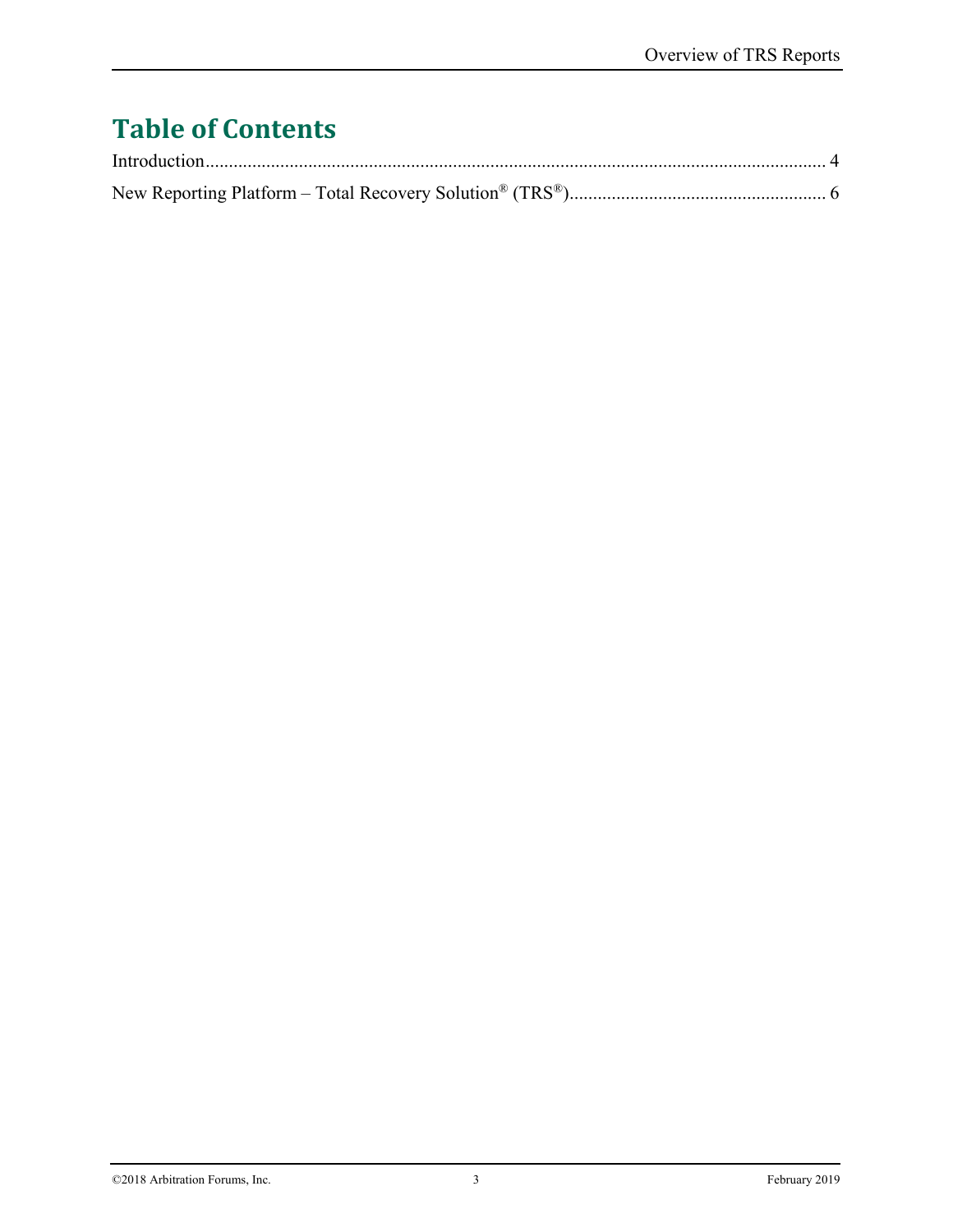### <span id="page-3-0"></span>**Introduction**

Arbitration Forums, Inc. (AF) is in the process of transitioning to a new reporting platform that provides new features and functionality.

To begin, go to [www.arbfile.org.](http://www.arbfile.org/) Log in by clicking **Go to My Arbfile**.



Enter your user ID and password, and click **Login**.

| <b>USER LOGIN</b>      |  |
|------------------------|--|
| ccalhoun               |  |
|                        |  |
| <b>Forgot Password</b> |  |
| <b>LOGIN</b>           |  |
| <b>Cancel to Home</b>  |  |
|                        |  |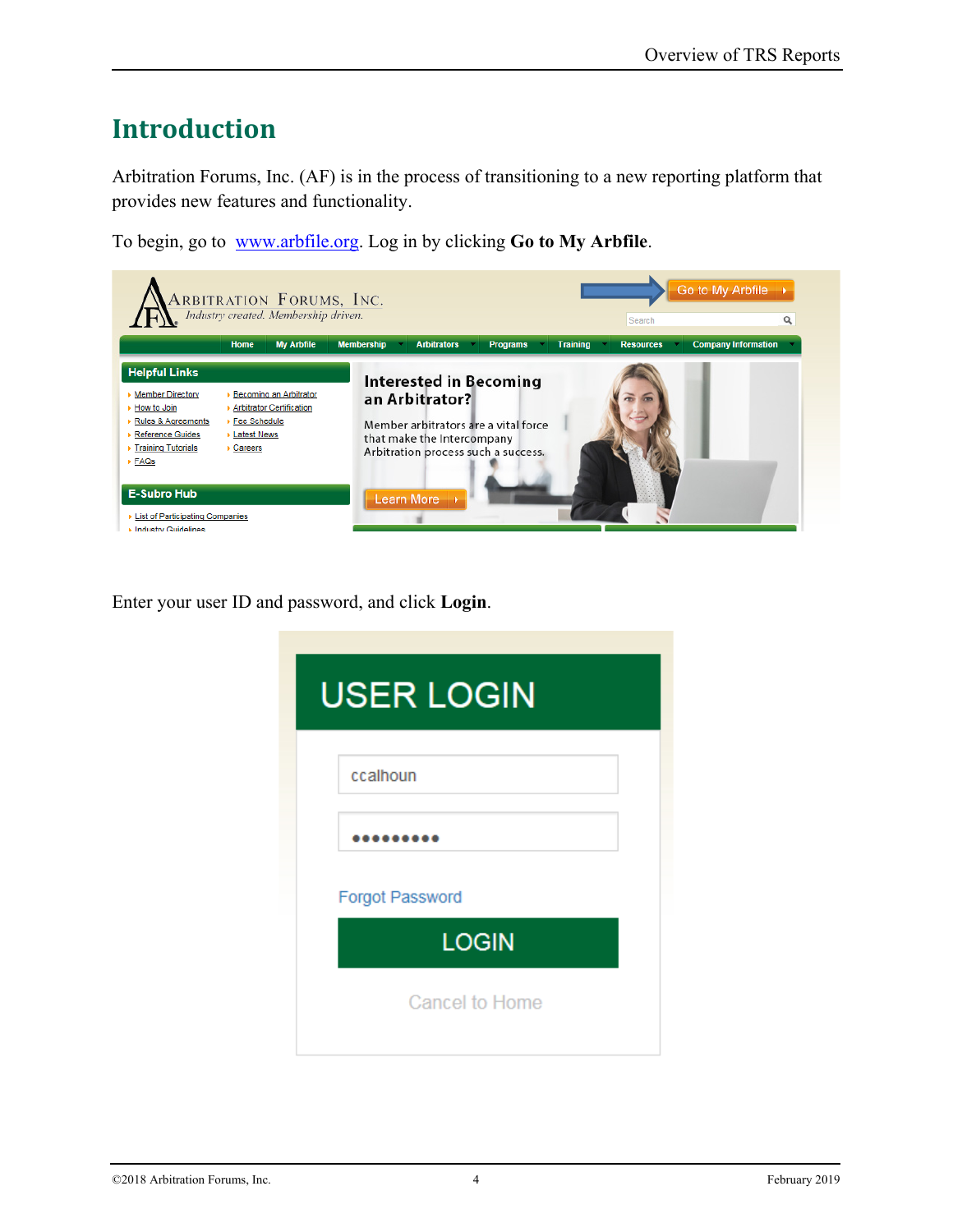To access reports, select the **Reports** tab.

| ARBITRATION FORUMS, INC.<br>Industry created. Membership driven. |                                                           |  | <b>MY ARBFILE</b> |                   |                         |                      | Welcome JACK DEMANDER | Log Out<br>Search |
|------------------------------------------------------------------|-----------------------------------------------------------|--|-------------------|-------------------|-------------------------|----------------------|-----------------------|-------------------|
|                                                                  |                                                           |  | Home              | <b>My Arbfile</b> | <b>Member Directory</b> | <b>Member Access</b> | <b>C-SUDFO</b>        | <b>Reports</b>    |
| <b>Helpful Links</b>                                             |                                                           |  |                   |                   |                         |                      |                       |                   |
| Member Directory<br>▶ How to Join                                | Becoming an Arbitrator<br><b>Arbitrator Certification</b> |  |                   |                   | <b>Channel</b>          |                      | E-SubroHub            |                   |

Under **Reports**, there are three options:

| Welcome CINDY CALHOUN   Log Out |                    |  |  |  |  |  |  |
|---------------------------------|--------------------|--|--|--|--|--|--|
| Search                          |                    |  |  |  |  |  |  |
| <b>Administration</b>           | <b>Reports</b>     |  |  |  |  |  |  |
|                                 | <b>E-Subro Hub</b> |  |  |  |  |  |  |
| E-Subre                         | <b>Reporting</b>   |  |  |  |  |  |  |
|                                 | <b>TRS</b>         |  |  |  |  |  |  |
| <b>Subrogation has come</b>     |                    |  |  |  |  |  |  |
| a long way. Have you            |                    |  |  |  |  |  |  |

- **E-Subro Hub**: Takes users to the reports for E-Subro Hub applications.
- **Reporting**: Takes users to the reports for Online Filing (OLF) applications.
- **TRS**: Takes users to the new reporting platform, where TRS reports are located.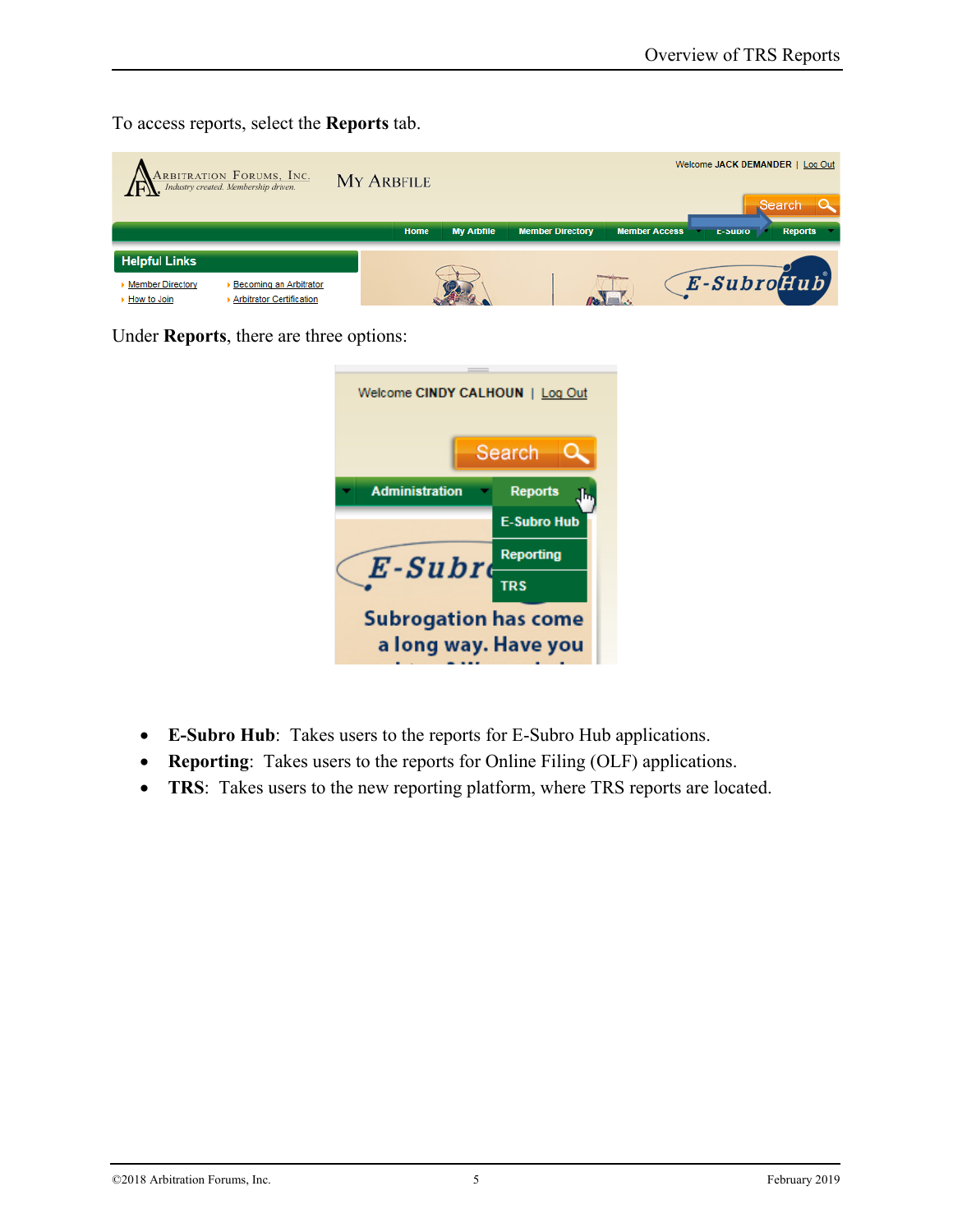### <span id="page-5-0"></span>**New Reporting Platform – Total Recovery Solution® (TRS®)**

The **TRS** option takes users to AF's new reporting platform.



Clicking on the **TRS** option or the **TPA-TRS Reports** takes users to a report search screen. From this screen**,** choose from the drop-down menu (see Option 1 below) or enter a report name in **Report Search** (see Option 2 below).

*NOTE: When logging in, your user ID determines what option appears. (TRS Reports or TPA-TRS Reports)* 

| <b>ARBITRATION FORUMS, INC.</b><br>Industry created. Membership driven. |                                                         |            |                            |            |             |  |  |
|-------------------------------------------------------------------------|---------------------------------------------------------|------------|----------------------------|------------|-------------|--|--|
| <b>TRS Reports TPA-TRS Reports</b>                                      |                                                         |            |                            |            |             |  |  |
| TPA - TRS Reports                                                       | $\overline{2}$<br><b>Report Search:</b><br>$\checkmark$ |            |                            |            |             |  |  |
| <b>TPA Company Code:</b>                                                | 04513                                                   | 1-1 of 13  | $Q \rightarrow H \oplus F$ |            |             |  |  |
| 04513-ACCELERATED RECOVERY SERVICE                                      |                                                         |            |                            |            |             |  |  |
| <b>Feature Submitted from:</b>                                          | ਿ<br>01/01/2019                                         |            |                            |            |             |  |  |
| <b>Feature Submitted to:</b>                                            | ᄫ<br>01/23/2019                                         |            |                            |            |             |  |  |
| <b>State Select:</b>                                                    | ■ Page Browser<br><b>ALL</b><br>▼                       | $\Box$ CSV | $\Box$ Excel               | $\Box$ PDF | <b>View</b> |  |  |

For Option 1, select a report from the **TRS Reports** or **TPA-TRS Reports** drop-down menu list.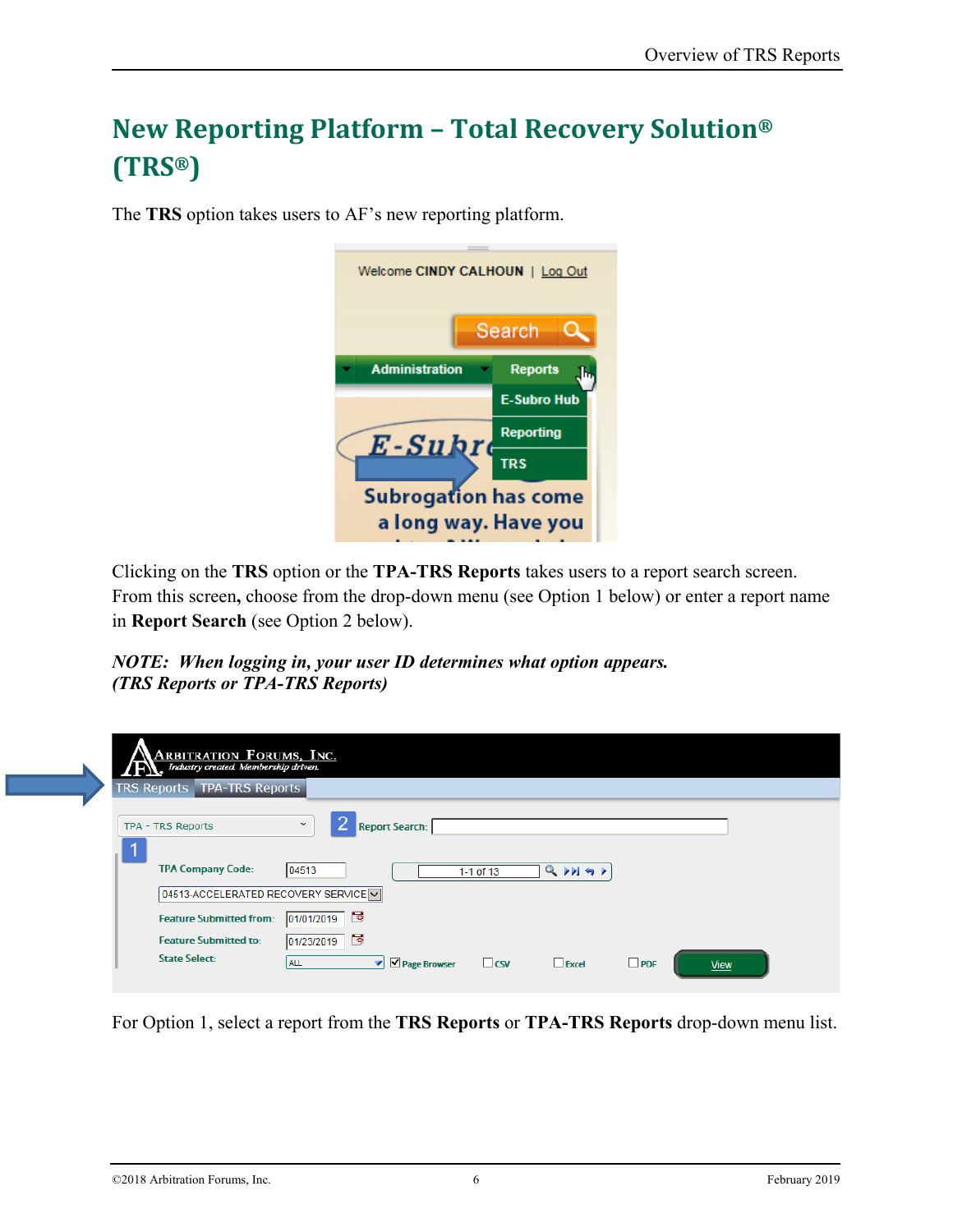

For Option 2, enter a report name into the **Report Search** box. The report search allows you to enter a specific report name; the report search selections might be different than the report dropdown menu.

| <b>ARBITRATION FORUMS, INC.</b><br>Industry created Membership driven. |                                                |
|------------------------------------------------------------------------|------------------------------------------------|
| <b>Reports</b>                                                         |                                                |
| $\checkmark$<br>Reports                                                | Report Search: Recovering Party Feature Detail |

**Report Search** uses incremental search to progressively find and filter through text.

| <b>Report Search:</b> | $\mathbf{a}$<br>×                          |
|-----------------------|--------------------------------------------|
|                       | <b>Arbitrator Scorecard</b>                |
|                       | Company Visible Report - TRS               |
|                       | Percentage Counter Claim Features by State |
|                       | Daily Arbitrator Productivity              |
|                       | Damage Disputes Heard vs Responded         |
|                       | <b>Extensions Requested Detail</b>         |
|                       | Recovering Party Feature Detail            |
|                       | Responding Party Feature Detail            |
|                       | <b>Features Heard vs Filed</b>             |
|                       | Recovering Party Features Published        |
|                       | Responding Party Features Published        |
|                       | Recovering Party Features Withdrawn        |
|                       | Responding Party Features Withdrawn        |
|                       | No Response - Features Pending             |
|                       | No Response - Features Published           |
|                       | Responding Party Features Answered         |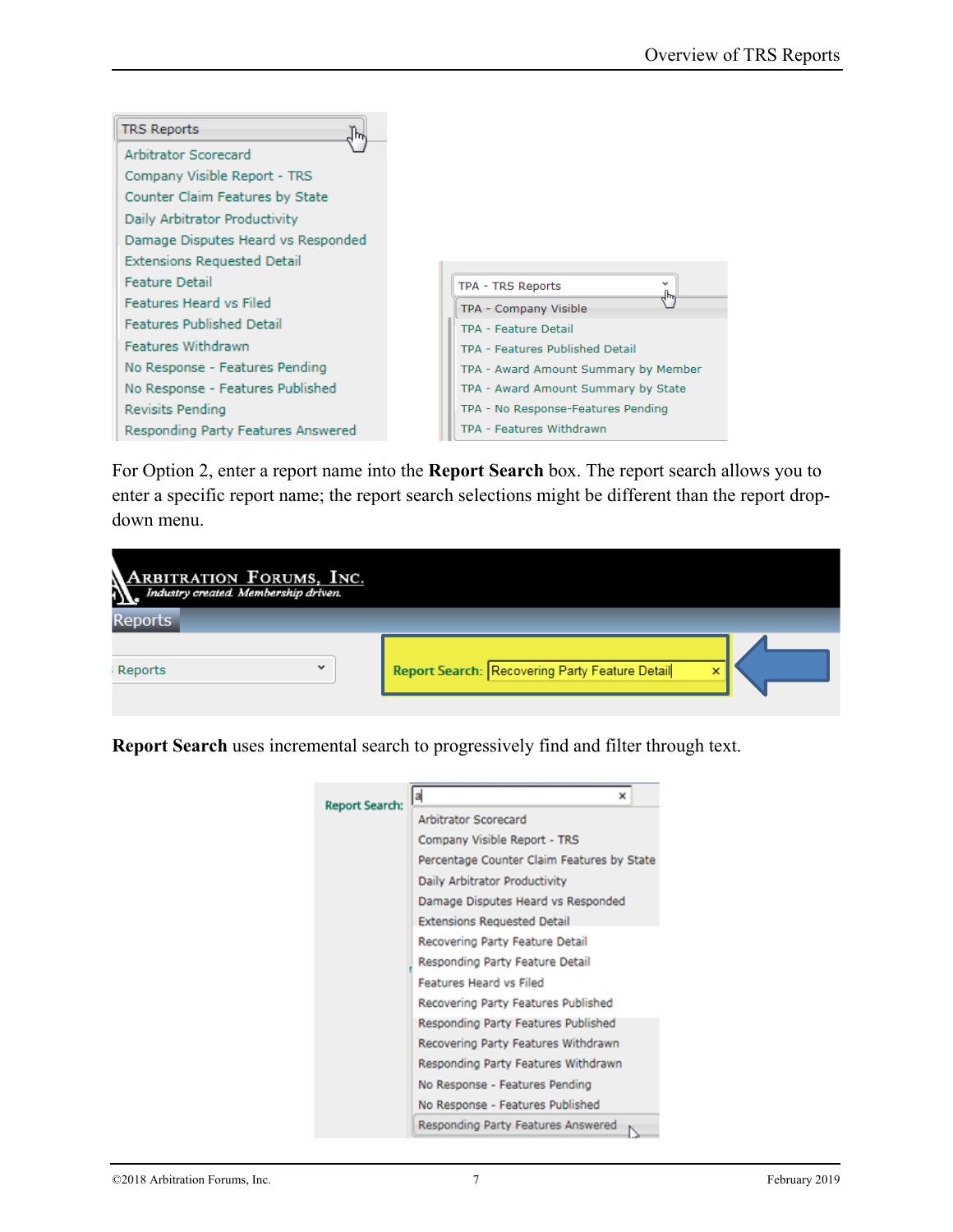To find report names, view the [TRS Reports Change Guide.](https://home.arbfile.org/ArbitrationForums/media/resources/trs/TRS-ReportsChangeGuide-June2018.pdf)

The new reporting platform provides enhancements to the report criteria options.

| <b>ARBITRATION FORUMS, INC.</b><br>Industry created. Membership driven.                                           |                                                                                        |                                                         |  |  |  |  |  |
|-------------------------------------------------------------------------------------------------------------------|----------------------------------------------------------------------------------------|---------------------------------------------------------|--|--|--|--|--|
| <b>TRS Reports</b>                                                                                                |                                                                                        |                                                         |  |  |  |  |  |
| <b>TRS Reports</b>                                                                                                | Report Search: Feature Detail<br>$\checkmark$                                          | ×                                                       |  |  |  |  |  |
| 3<br><b>Company Code:</b><br>ALPHA INSURANCE CO                                                                   | 04513                                                                                  | ◉ Recovering Party View<br><b>Responding Party View</b> |  |  |  |  |  |
| Feature Submitted from: 05/01/2018<br>$5\phantom{1}$<br><b>Feature Submitted to:</b><br>6<br><b>State Select:</b> | ᄫ<br>ੋਂ<br>05/29/2018<br>Page Browser<br>$\Box$ CSV<br><b>ALL</b><br>$\Box$ Excel<br>▼ | $\Box$ PDF<br><b>View</b>                               |  |  |  |  |  |
|                                                                                                                   |                                                                                        |                                                         |  |  |  |  |  |

- 1. Report Search: Enter a name of the report in the **Report Search** field. View the [TRS](https://home.arbfile.org/ArbitrationForums/media/resources/trs/TRS-ReportsChangeGuide-June2018.pdf)  [Reports Change Guide](https://home.arbfile.org/ArbitrationForums/media/resources/trs/TRS-ReportsChangeGuide-June2018.pdf) for a chart of report names.
- 2. Recovering/Responding Party View allows users to select specific report information based on role. This feature is only available when selecting **Feature Detail, Features Published Detail**, or **Features Withdrawn.**



- 3. Based on login credentials, the Company Code will automatically populate.
- 4. Based on login credentials, the Company Name will automatically populate. *Note: For users who are new to AF and don't know or remember their company code, use the Company Name search field by entering letters of the name until recognized; then select the desired company name as seen below:*

| <b>Company Code:</b> | 04513 | Alph | $H = 5$ |
|----------------------|-------|------|---------|
| ALPHA INSURANCE CO   |       |      |         |

5. Include **From** and **To** date ranges for the report. Each report will identify the specific date field that is being used to display records in the report.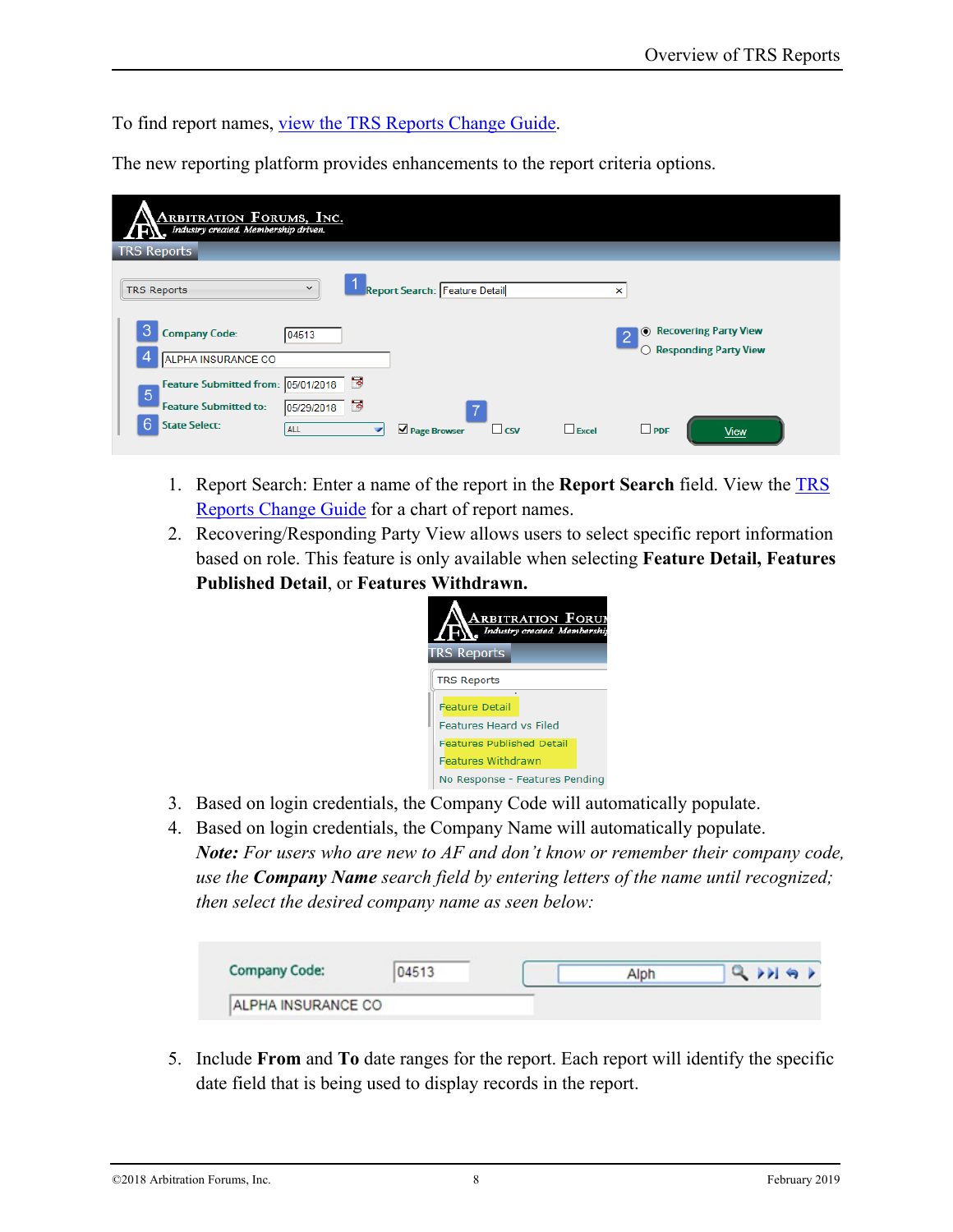6. Select the **State**. Each report will identify the state being used to display records in the report.

TRS reports can be viewed in the web browser or by using the PDF option. This eliminates email notifications. Report data will be provided in real time.

For the latest information on supported browsers, please visit the **System Requirements page** on the AF website.

The PDF option also provides the ability to print the **Report Output**. TRS reports can be downloaded (exported) using the **CSV** or **Excel** outputs. Additional output enhancements include:

- 1. The elimination of reentering report criteria from report to report. Users can change the output format without reentering the criteria. Simply select a different output type and select **View.**
- 2. Users can select different reports simultaneously without needing to change the original search criteria. Criteria from the first report that is applicable for the new report will be displayed – users may change the criteria if needed.
- 3. Date logic is built into the new reporting platform. The **From** date is the first day of the current month, and the **To** date is the current date the report is run. This enhancement reduces the amount of time it takes the user to enter the data.

**PDF**Arbitration Forums. Inc. Recovering Party Feature Detail Repo For Features Filed Between 05/01/2018 - 05/3 ALPHA INSURANCE CO Loss State: Alabama Subsidiary: 04513-ALPHA INSURANCE OF FLORIDA  $\square$ csv  $\Box$  <br> Excel  $\overline{\mathbf{M}}$  PDF View Coverage:Collision Case ID: 1800000597-C1 **FRED FLINSTONE** Ins City of Loss: Piling Number: 1800000597-C1-LD1 AP Peature ID:1800000597-C1-P1-P1 Feature Status: Submitted Claim Number: BB20180523ALABAMA1 Feature Submit Date: 05/23/2018 Responding Parties:04514-BETA INSURANCE CO Com ases Fil ALPHA INSURANCE OF FLORIDA Total: Alabama Total:

**Print** View: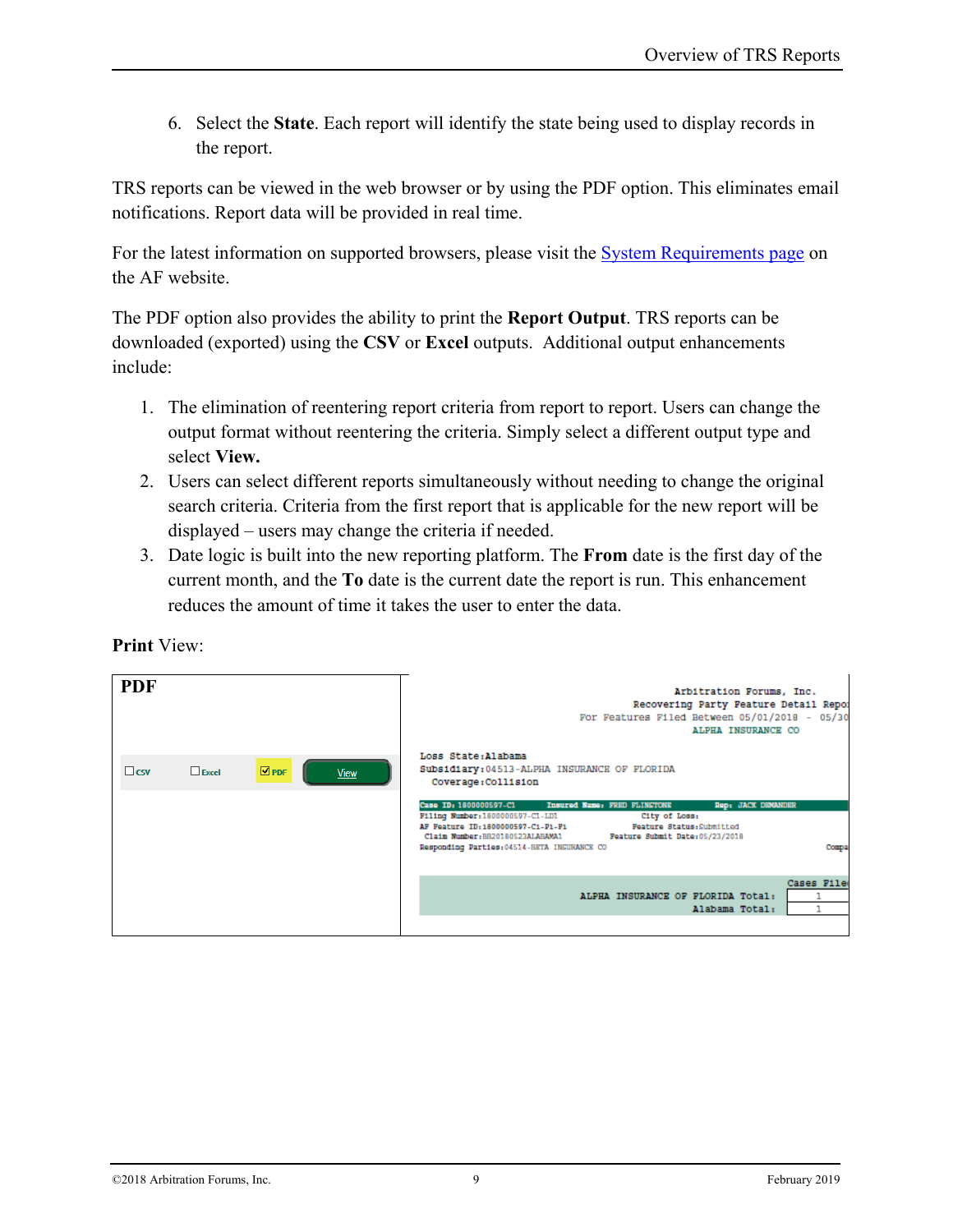#### **Export** Views:

| <b>CSV</b>              |              |            |                                 |                |                                                          |                              |                              |              |                                          |
|-------------------------|--------------|------------|---------------------------------|----------------|----------------------------------------------------------|------------------------------|------------------------------|--------------|------------------------------------------|
| (Comma Separated Value) |              |            | 四<br>WFServlet.ibfs [Read-Only] |                |                                                          |                              |                              |              |                                          |
|                         |              |            |                                 |                | А                                                        | в                            | C                            | D            | F                                        |
|                         |              |            |                                 | 1              |                                                          |                              |                              |              | OCCURRELAF_CASE_AF_FILINGAF_FEATUCOUNTER |
|                         |              |            |                                 | 2              |                                                          |                              | 180000059180000059180000059N |              |                                          |
| $\nabla$ <sub>CSV</sub> | $\Box$ Excel | $\Box$ PDF | <b>View</b>                     | 3              |                                                          |                              | 180000056180000056180000056N |              |                                          |
|                         |              |            |                                 | 4              |                                                          |                              | 180000057180000057180000057N |              |                                          |
|                         |              |            |                                 | 5              |                                                          |                              | 180000058180000058180000058N |              |                                          |
|                         |              |            | 6                               |                |                                                          | 180000058180000058180000058N |                              |              |                                          |
|                         |              |            | 7                               |                |                                                          | 18000005E18000005E18000005EN |                              |              |                                          |
|                         |              |            |                                 |                |                                                          |                              |                              |              |                                          |
| Excel                   |              |            |                                 |                | 뗻 TRS_Report_Cntrl_20180530_035406.xlsx [Protected View] |                              |                              |              |                                          |
|                         |              |            |                                 |                |                                                          |                              | B                            |              | C                                        |
|                         |              |            |                                 |                | <b>OCCURRENCE_STATUS</b>                                 |                              | AF CASE ID                   | AF FILING ID |                                          |
|                         |              |            |                                 | $\overline{2}$ |                                                          |                              | 1800000597-C1                |              | 1800000597-C1-LD1                        |
|                         |              |            |                                 | 3              |                                                          |                              | 180000056F-C1                |              | 180000056F-C1-LD1                        |
| $\square$ csv           | $\n  EXEC$   | $\Box$ PDF | <b>View</b>                     | 4              |                                                          |                              | 1800000579-C1                |              | 1800000579-C1-LD1                        |
|                         |              |            |                                 | 5              |                                                          |                              | 1800000583-C1                |              | 1800000583-C1-LD1                        |
|                         |              |            |                                 |                |                                                          |                              |                              |              |                                          |

Page navigation is a new enhancement to AF's reports and is located at the bottom of each report.

|                                                                                                                                                                                           | <b>Arbitration Forums, Inc.</b><br><b>Responding Party Features Answered</b><br>For Features Answered Between 12/01/2018 and 02/07/2019<br><b>ALPHA INSURANCE CO</b> |                                      |                               |                    |                  |                      |                                        |                        |                                  |                   |
|-------------------------------------------------------------------------------------------------------------------------------------------------------------------------------------------|----------------------------------------------------------------------------------------------------------------------------------------------------------------------|--------------------------------------|-------------------------------|--------------------|------------------|----------------------|----------------------------------------|------------------------|----------------------------------|-------------------|
|                                                                                                                                                                                           | Loss State: AL<br>Subsidiary: 0002-ALPHA INSURANCE OF FLORIDA<br><b>Coverage: Collision</b>                                                                          |                                      |                               |                    |                  |                      |                                        |                        |                                  |                   |
| Case ID:                                                                                                                                                                                  | Filing #                                                                                                                                                             | Feature ID:                          | Feature<br><b>Submit Date</b> | Feature<br>Status: | Date of<br>Loss: | <b>Insured Name:</b> | Claim #                                | <b>Representative:</b> | <b>Damages</b><br><b>Sought:</b> | Company<br>Award: |
| 19000008F3-<br>C <sub>1</sub>                                                                                                                                                             | 19000008F3-C1-<br>D <sub>1</sub>                                                                                                                                     | 19000008F3-C1- 01/08/2019<br>$P2-F1$ |                               | Ready to<br>Hear   | 01/05/2019       | <b>MOLLY JOLLY</b>   | <b>TESTWDFEATUREAFTERRESPONSEALPHA</b> | <b>JACK DEMANDER</b>   | \$1,220.00                       | \$0.00            |
| <b>Total for Collision</b>                                                                                                                                                                |                                                                                                                                                                      |                                      |                               |                    |                  |                      |                                        |                        | \$1,220.00                       | \$0.00            |
|                                                                                                                                                                                           | <b>Total for ALPHA INSURANCE OF FLORIDA</b>                                                                                                                          |                                      |                               |                    |                  |                      |                                        |                        | \$1,220.00                       | \$0.00            |
| <b>Total for AL</b>                                                                                                                                                                       |                                                                                                                                                                      |                                      |                               |                    |                  |                      |                                        |                        | \$1,220.00                       | \$0.00            |
| MEMBER CONFIDENTIAL: May not be shared outside Arbitration Forums, Inc. or intended Member Company without Senior Management AND Member Company approval.<br>Report Generated: 02/07/2019 |                                                                                                                                                                      |                                      |                               |                    |                  |                      |                                        |                        |                                  |                   |
|                                                                                                                                                                                           | Page                                                                                                                                                                 | $\bullet$<br>of 2                    |                               | IЫ                 |                  |                      | <b>Search</b>                          | <b>的</b> A-a →         |                                  |                   |